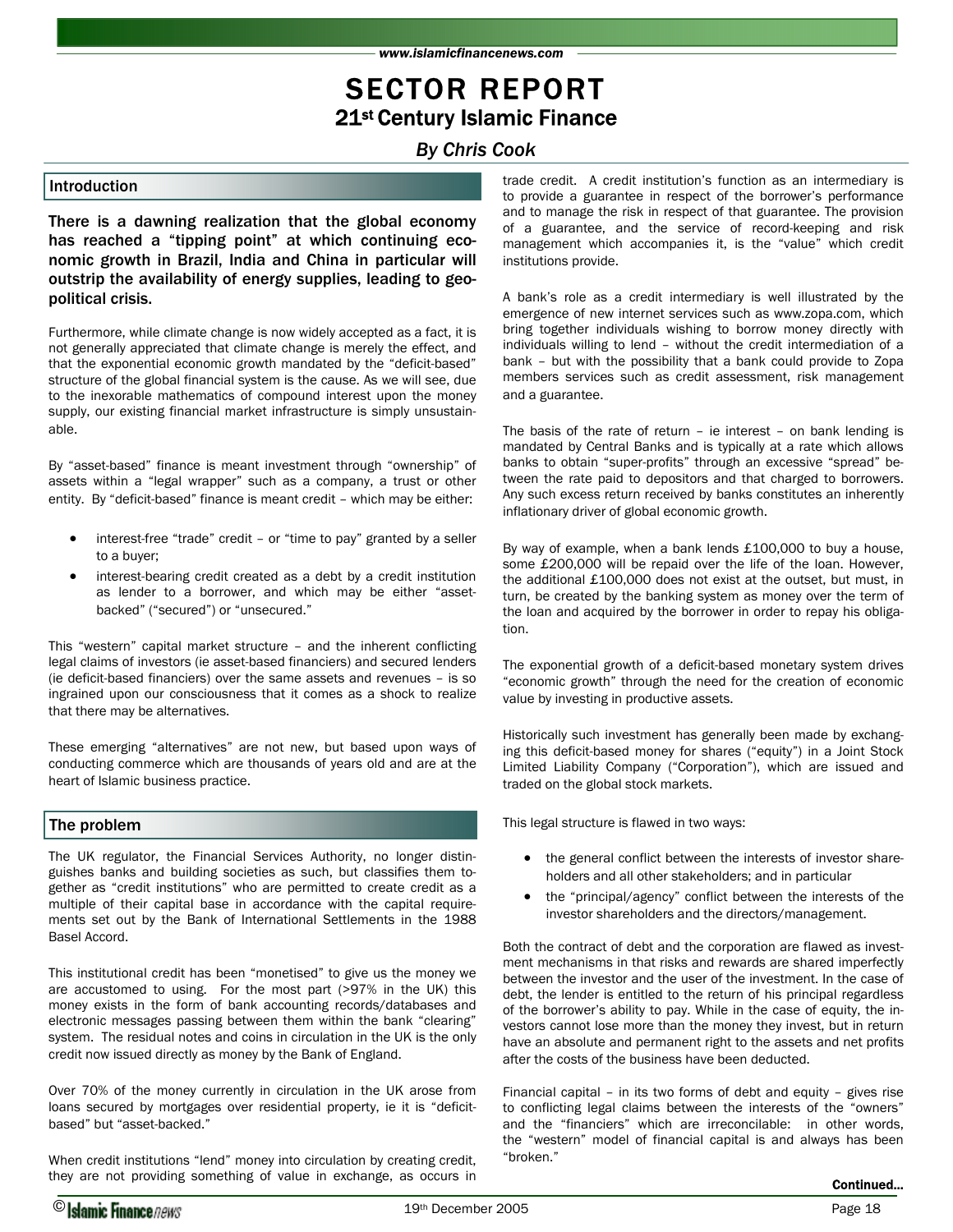## SECTOR REPORT 21st Century Islamic Finance (continued)

A Halal window on a Haram palace – deficit-based Islamic finance

Islamic banking as currently practised is an Islamic veneer on an un-Islamic reality. While Islamic banks may fully utilize Islamic principles in their sharing of risk and reward with their customers, there remain two issues:

- Islamic banks fund these "investments" using the same "fractional reserve" banking model as other banks, ie they create the investment as a multiple of their capital base in accordance with the 1988 Basel Accord;
- the money created through this process is, therefore, either an electronic deficit-based money, or notes and coins issued as necessary by the Central Bank (if there is a Central Bank – in some jurisdictions banks issue under the auspices of a Monetary Authority both electronic money and paper "IOUs" as well).

This reality is at best not made clear by Islamic banks and is at worst deliberately obscured. For instance, we are encouraged to believe that Islamic banks are akin to credit unions which do not operate on a fractional reserve basis, but truly accept deposits and then lend these deposits to borrowers.

However, that is extremely unlikely to be the case: credit to a multiple of the Islamic bank's capital base is created and the recipient of this freshly minted money then either deposits it back into the banking system for later use or pays it to someone else who does so.

It is a matter of sequence:

- *pre-existing* "wealth" is *first* deposited in credit unions and *then* lent to borrowers;
- claims over customers' *future* wealth are *first* created by banks and the resulting money created is *then* deposited into the system.

Many commentators have over the years questioned the ethics of fractional reserve banking and it is difficult to understand how it is that deficit-based money created as credit by a banking system in this way is Islamically acceptable.

### Partnership finance

There is an alternative financial infrastructure which is already emerging due to the ability of the Internet to link individuals directly, thereby making redundant middlemen/ intermediaries such as banks.

This alternative is based upon the risk and revenue sharing principles at the heart of Islamic finance and arises out of a simple new partnershipbased "enterprise model," or "legal and financial structure," which achieves:

- revenue-sharing through "co-ownership" in a "capital partnership;"
- risk-sharing through a "guarantee society" or "clearing union."

The former gives rise to forms of debt-free "asset-based finance" and the latter to a form of mutual interest-free "deficit-based finance" or credit: students of Islamic finance will observe that the former is to all intents and purposes "Musharakah" and the latter "Takaful."

It is a recent (introduced on the 6<sup>th</sup> April 2001) legal entity which allows us to encapsulate Islamic values in this way – the UK Limited Liability Partnership ("LLP"). Putting to one side the dubious nature of limitation of liability free of any obligation, the strange fact is that legally the LLP is *not* a partnership, but *is* a corporate body, ie it has a continuing legal existence independent of its members and may, therefore, own property and enter into contracts in its own name.

Furthermore, the LLP agreement between members is infinitely flexible and may be whatever they agree. Most importantly, the members have no responsibility for each others' actions individually (ie the "several" liability of a partnership), but rather have a "joint" or collective responsibility bounded by the LLP agreement.

In simple terms, the outcome is of a new and totally open legal "wrapper" for assets, revenues and risks: an "open" or "Islamic" corporate entity providing a unique synthesis of collective and individual rights and obligations.



# securitisation.woRLD **MENA 2006**

4 - 6 April 2006, The Jumeirah Beach Hotel, Dubai



### Structuring and investing in conventional and Islamic securitisation: where do you fit in?

- Explore how the region's securitisation market has been developing to-date and what is the outlook for its further growth
- Benefit from the long-standing expertise of key global players
- . Be the first to hear invaluable case studies on the most successful structures from MENA's leading practitioners
- Learn how asset-backed securities can help to diversify your portfolio
- Discover the best ways to raise capital while reducing the associated costs
- . Meet both issuers and investors all in one room!

### **REGISTER NOW!**

Call +44 (0)20 7242 2324 Email: kristel.mcdevitt@terrapinn.com Or book online at: www.terrapinn.com/2006/secme

www.terrapinn.com/2006/secme